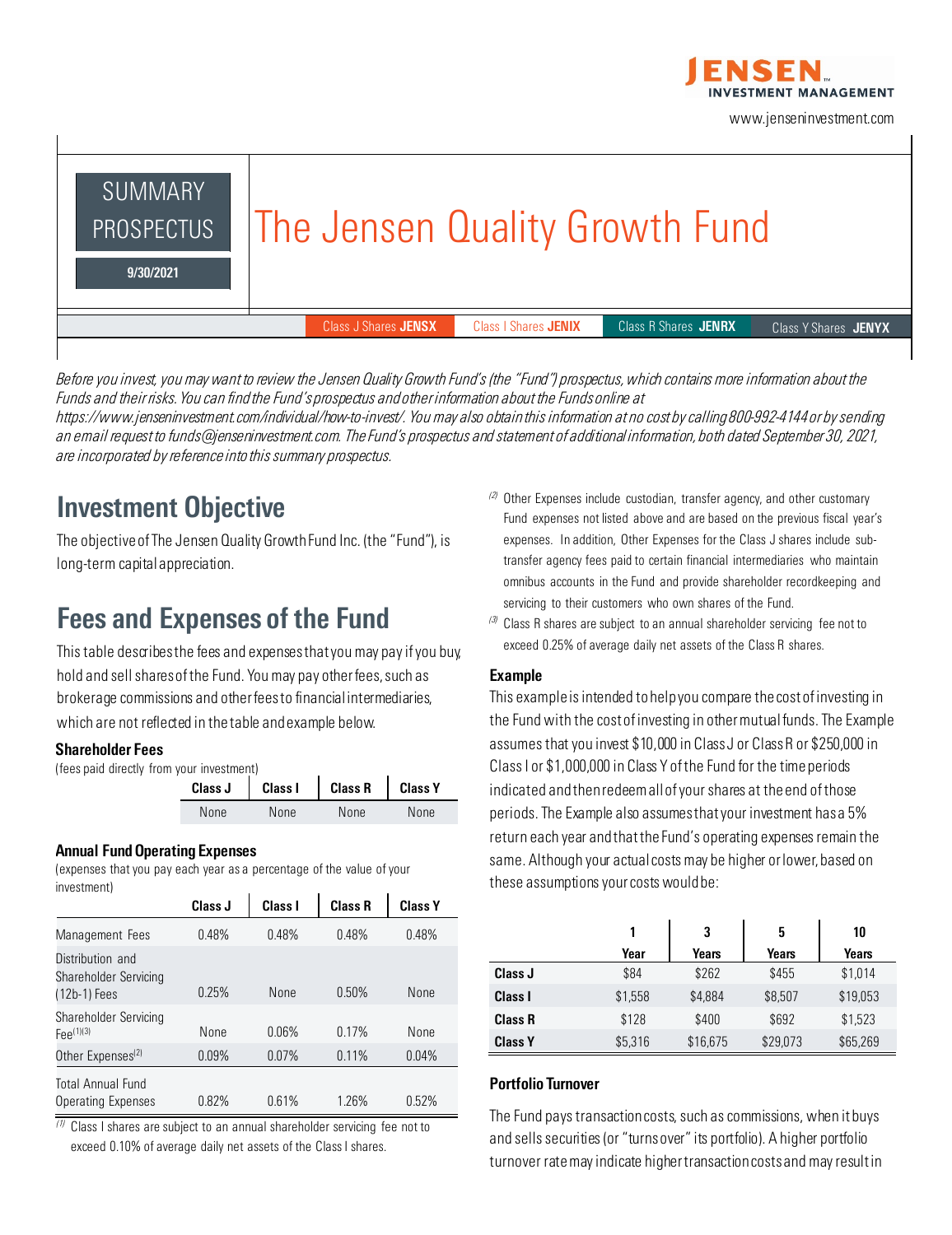higher taxes when Fund shares are held in a taxable account. These costs, which are not reflected in the total annual fund operating expenses or in the example, affect the Fund's performance. For the fiscal year ended May 31, 2021, the Fund's portfolio turnover rate was 12.33% of the average value of its portfolio.

### Principal Investment Strategies

To achieve its objective, the Fund invests in equity securities of approximately 25 to 30 companies that satisfy the investment criteria described below. Equity securities in which the Fund invests as a principal strategy consist primarily of publicly traded common stocks of U.S. companies. Generally, each company in which the Fund invests must, as determined by the Fund's investment adviser, Jensen Investment Management, Inc. (the "Adviser"):

- *•* Have consistently achieved a high return on equity over the prior ten years;
- *•* Be in excellent financial condition; and
- *•* Be capable of sustaining outstanding business performance.

These companies are selected from a universe of companies that have produced long-term records of consistently high returns on shareholder equity. In order to qualify for this universe, each company must have a market capitalization of \$1 billion or more, and a return on equity of 15% or greater in each of the last 10 years as determined bythe Adviser. The Adviser determines on an annual basis the companies that qualify for inclusion in the Fund's investable universe.

The Fund may purchase securities when they are priced below their intrinsic values as determined by the Adviser. The Fund may sell all or part of its position in a company when the Adviser has determined that another qualifying security has a greater opportunity to achieve the Fund's objective. In addition, the Fund generally sells its position in a company when the company no longer meets one or more of the Fund's investment criteria. In the event that the company no longer satisfies the investment criteria and the failure is due to an extraordinary situation that the Adviser believes will not have a material adverse impact on the company's operating performance, the Fund may continue to hold and invest in the company.

The Adviser expects to include in the Fund's investment portfolio at any time securities of approximately 25 to 30 primarily U.S. companies. The Fund must always own the securities of a minimum of 15 different companies in its portfolio. The Fund strives to be fully invested at all times in publicly traded common stocks and other eligible equity securities issued by companies that meet the investment criteria described in this Prospectus.

The Fund is non-diversified, which means that a relatively high percentage of its assets may be invested in a limited number of issuers of securities.

# Principal Risks of Investing in the Fund

Before investing in the Fund, you should carefully consider your own investment goals, the amount of time you are willing to leave your money invested, and the amount of risk you are willing to take. Remember, in addition to possibly not achieving your investment goals, that you could lose money by investing in the Fund. The principal risks of investing in this Fund are:

*• Stock Market Risk*

The market value of stocks held by the Fund may decline over a short, or even an extended period of time, resulting in a decrease in the value of a shareholder's investment.

*• Management Risk*

The Adviser may be incorrect in its judgment of the value of particular stocks. The investments chosen by the Adviser may not perform as anticipated. Certain risks are inherent in the ownership of any security, and there is no assurance that the Fund's investment objective will be achieved.

• *Recent Market Events Risk*

U.S. and international markets have experienced significant periods of volatility in recent years due to a number of economic, political and global macro factors including the impact of the coronavirus (COVID-19) as a global pandemic and related public health issues, growth concerns in the U.S. and overseas, uncertainties regarding interest rates, trade tensions and the threat of tariffs imposed by the U.S. and other countries. These developments as well as other events, such as potential changes in U.S. income tax policies and increases in the U.S. inflation rate, could result in further market volatility and negatively affect financial asset prices, the liquidity of certain securities and the normal operations of securities exchanges and other markets. As a result, the risk environment remains elevated. The Adviser will monitor developments and seek to manage the Fund in a manner consistent with achieving the Fund's investment objective, but there can be no assurance that it will be successful in doing so.

• *Non-diversification Risk*

The Fund is a non-diversified mutual fund and is permitted to invest a greater portion of its assets in the securities of a smaller number of issuers than would be permissible if it were a "diversified" fund and therefore, it may be more sensitive to market changes than a diversified fund. Accordingly, the appreciation or depreciation of a single portfolio security may have a greater impact on the net asset value ("NAV") of the Fund.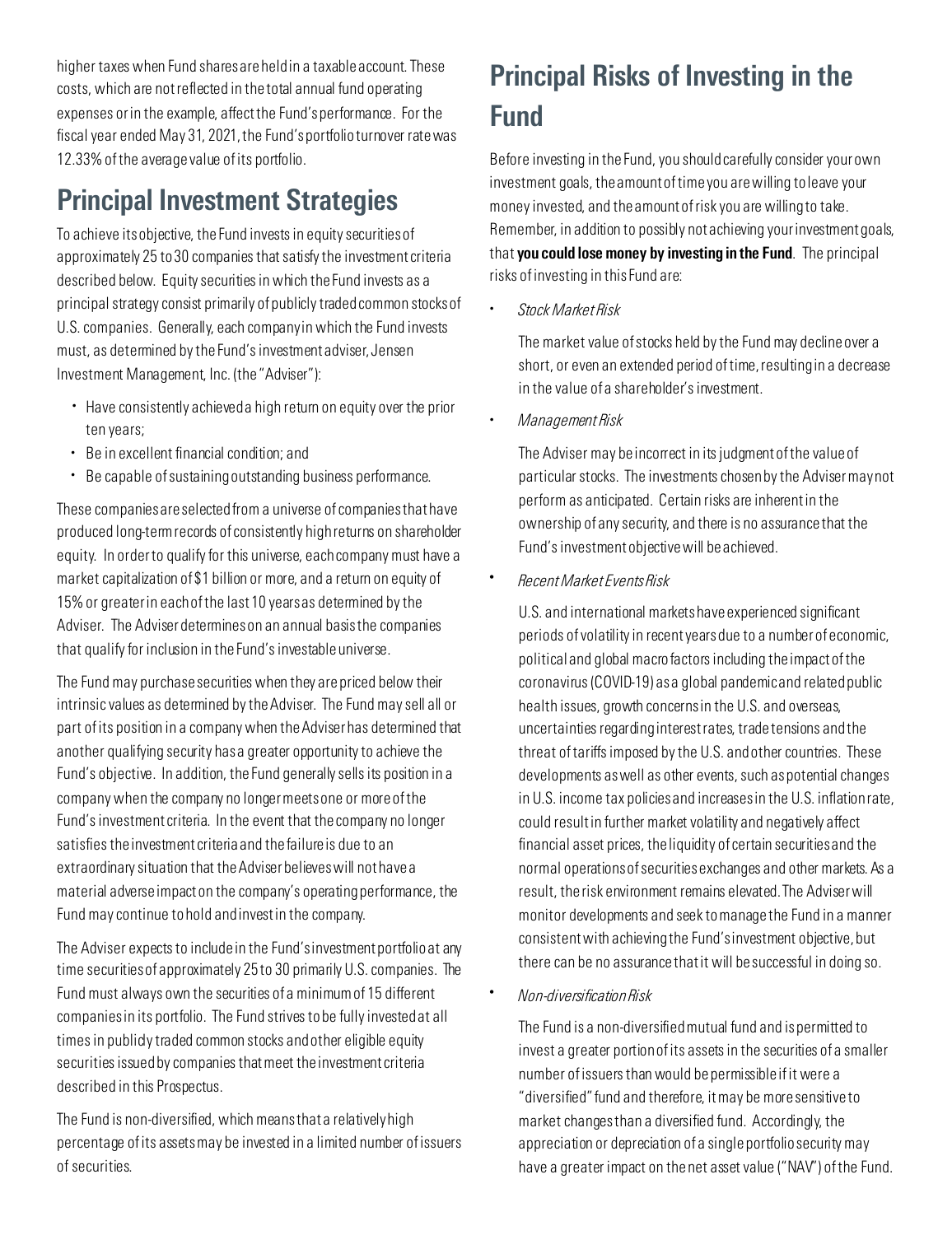#### • *Company and Sector Risk*

The Fund's investment strategy requires that a company selected for investment by the Fund must have attained, among other criteria, a return on equity of at least 15 percent per year for each of the prior 10 years as determined by the Adviser. Because of the relatively limited number of companies that have achieved this strong level of consistent, long-term business performance, the Fund at times is prohibited from investing in certain companies and sectors that may be experiencing a shorter-term period of robust earnings growth. As a result, the Fund's performance may trail the overall market over a short or extended period of time compared to what its performance may have been if the Fund was able to invest in such rapidly growing, non-qualifying companies.

• *Large-Cap Company Risk*

Larger, more established companies may be unable to respond quickly to new competitive challenges such as changes in consumer tastes or innovative smaller competitors. Also, largecap companies are sometimes unable to attain the high growth rates of successful, smaller companies, especially during extended periods of economic expansion. The Adviser considers companies with market capitalizations in excess of \$10 billion to be large-cap companies.

#### The Jensen Quality Growth Fund Inc. - Class J Shares<sup>(1)</sup>



Annual Total Return as of December 31\* of Each Year

• *Growth Stock Risk*

The prices of growth stocks may be more sensitive to changes in current or expected earnings than the prices of other stocks and may be out of favor with investors at different periods of time. Compared to value stocks, growth stocks may experience larger price swings.

#### Investment Suitability

The Fund is designed for long-term investors who are willing to accept short-term market price fluctuations.

#### **Performance**

The performance information on the following page demonstrates the risks of investing in the Fund by showing changes in the Fund's performance from year to year and by showing how the Fund's average annual total returns for one, five and ten years compare with those of a broad measure of market performance. The Fund's past performance, both before and after taxes,is not necessarily an indication of how the Fund will perform in the future. Updated performance information is available on the Fund's website at www.jenseninvestment.com or by calling the Fund toll-free at 800-992-4144.

(1) The returns shown in the bar chart are for Class J shares. The performance of Class I, Class R and Class Y shares will differ due to differences in expenses.

∗ The Fund's year-to-date total return for the Class J shares as of June 30, 2021 was 10.78%. During the ten-year period shown on the bar chart, the Fund's best and worst quarters for the Class J shares are shown below:

Best Quarter: 17.26% (2nd quarter 2020) Worst Quarter: -17.27% (1st quarter 2020)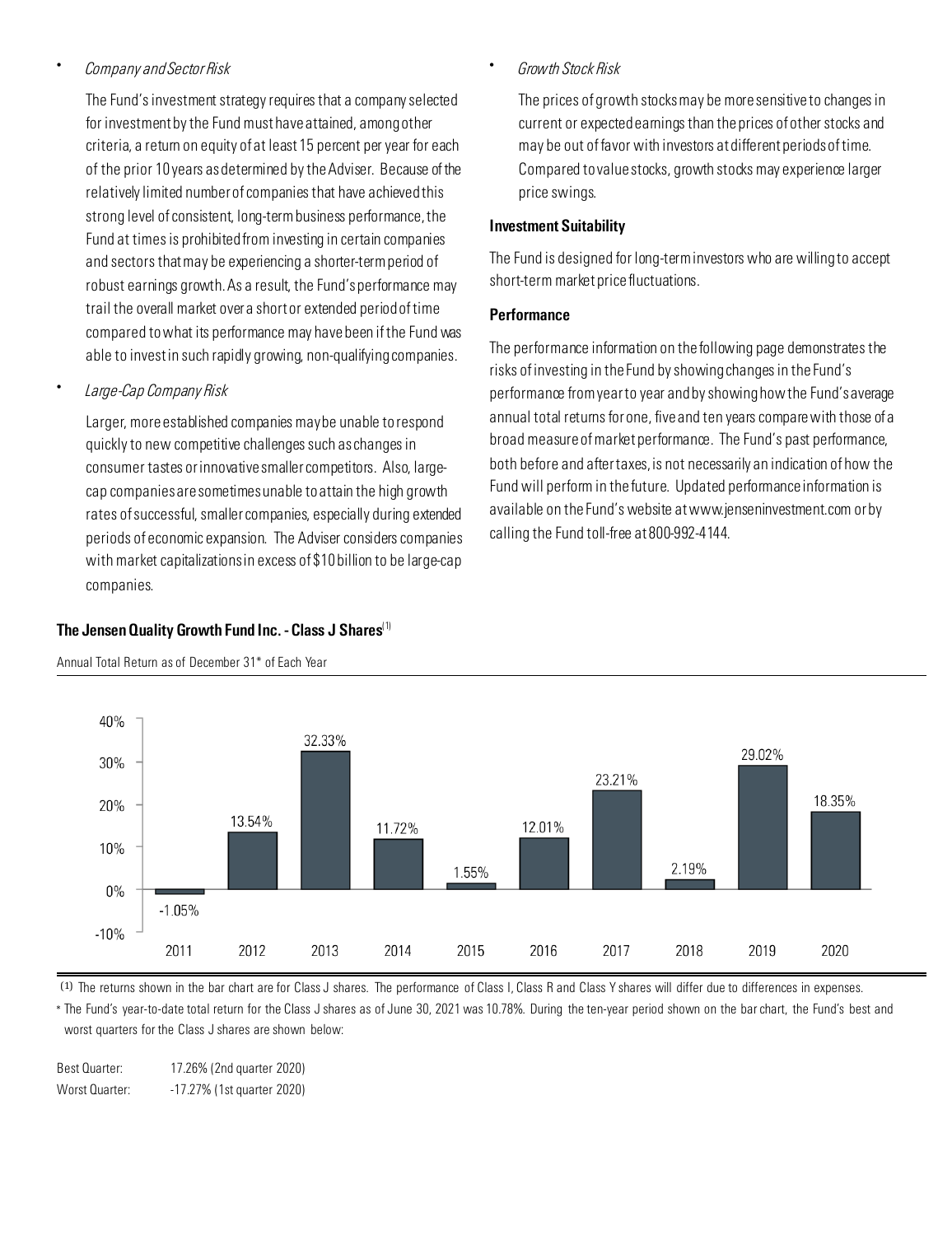| <b>Average Annual Total Returns</b><br>For the Periods Ended December 31, 2020 | One Year | 5 Years | 10 Years | Life of Fund<br>(9/30/2016) |
|--------------------------------------------------------------------------------|----------|---------|----------|-----------------------------|
| <b>Class J Shares</b>                                                          |          |         |          |                             |
| Return Before Taxes                                                            | 18.35%   | 16.58%  | 13.77%   | N/A                         |
| <b>Return After Taxes on Distributions</b>                                     | 15.66%   | 14.70%  | 12.28%   | N/A                         |
| Return After Taxes on Distributions and Sale of Fund Shares                    | 12.66%   | 13.07%  | 11.17%   | N/A                         |
| <b>Class I Shares</b>                                                          |          |         |          |                             |
| Return Before Taxes                                                            | 18.62%   | 16.87%  | 14.07%   | N/A                         |
| <b>Class R Shares</b>                                                          |          |         |          |                             |
| <b>Return Before Taxes</b>                                                     | 17.77%   | 16.13%  | 13.38%   | N/A                         |
| <b>Class Y Shares</b>                                                          |          |         |          |                             |
| Return Before Taxes                                                            | 18.70%   | N/A     | N/A      | 17.30%                      |
| S&P 500° Index<br>(reflects no deduction for fees, expenses or taxes)          | 18.40%   | 15.22%  | 13.88%   | 16.05%                      |

After-tax returns are calculated using the historical highest individual federal marginal income tax rates and do not reflect the impact of state and local taxes. Actual after-tax returns depend on each investor's individual tax situation and may differ from those shown. Furthermore, the after-tax returns shown are not relevant to those who hold their shares through tax-deferred arrangements such as 401(k) plans or Individual Retirement Accounts ("IRAs"). After-tax returns are shown for the Class J shares only and after-tax returns for the Class I, R and Y shares will vary.

### **Management**

#### Investment Adviser

Jensen Investment Management, Inc. is the Fund's investment adviser.

#### Portfolio Managers

The Fund is managed by the Adviser's investment team for the Fund, which is composed of:

| Portfolio Manager   | Years of Service<br>with the Fund | Primary Title                                     |
|---------------------|-----------------------------------|---------------------------------------------------|
| Eric H. Schoenstein | Since 2004                        | Chief Investment Officer<br>and Managing Director |
| Robert D. McIver    | Since 2005                        | President and Managing<br>Director                |
| Kurt M. Havnaer     | Since 2007                        | Portfolio Manager                                 |
| Allen T. Bond       | Since 2011                        | Head of Research and<br>Managing Director         |
| Kevin J. Walkush    | <b>Since 2011</b>                 | Head of ESG and Portfolio<br>Manager              |
| Adam D. Calamar     | Since 2013                        | Portfolio Manager                                 |

### Purchase and Sale of Fund Shares

You may purchase or redeem shares by mail (The Jensen Quality Growth Fund Inc., c/o U.S. Bank Global Fund Services, P.O. Box 701, Milwaukee, WI 53201-0701 (for regular mail) or 615 East Michigan Street, 3rd Floor, Milwaukee, WI 53202 (for overnight or express mail)), by telephone at 800-992-4144, on any day the New York Stock Exchange is open for trading, or by wire. Investors who wish to purchase or redeem shares of the Fund through a financial intermediary should contact the financial intermediary directly. The minimum initial and subsequent investment amounts are as follows:

|                | Minimum Investment Amount |                   |  |
|----------------|---------------------------|-------------------|--|
|                | <b>Initial</b>            | <b>Additional</b> |  |
| Class J Shares | \$2,500                   | \$100             |  |
| Class   Shares | \$250,000                 | \$100             |  |
| Class R Shares | \$2,500                   | \$100             |  |
| Class Y Shares | \$1,000,000               | \$100             |  |

These minimums may be waived for accounts held in qualified retirement or profit sharing plans, and/or omnibus accounts established by financial intermediaries where the investment in the Fund is expected to meet the minimum investment amount within a reasonable time period as determined by the Adviser. Registered investment advisors and broker-dealers may generally meet the minimum investment amount by aggregating multiple accounts with common ownership or discretionary control within the Fund.

# Tax Information

The Fund's distributions will be taxed as ordinary income or long-term capital gains, unless you are a tax-exempt investor or are investing through a tax-deferred arrangement, such as a 401(k) plan or an IRA.